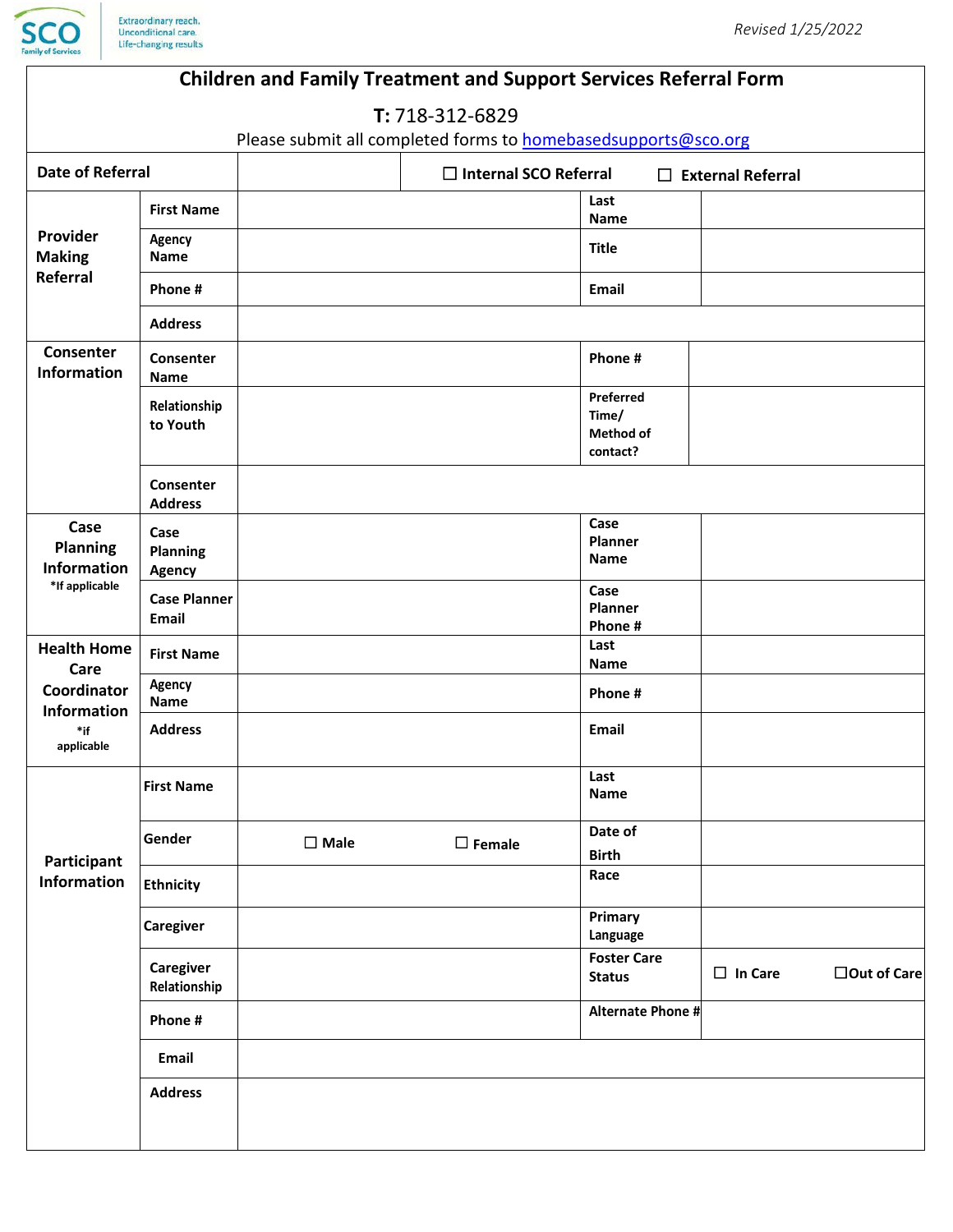

| Treatment<br>Information                                                                               | If youth is involved in mental health and substance use disorder treatment services, please list 1.<br>Type of Service, 2. Reason 3. Name of Agency Rendering Service, 4. Provider Contact Information: |                                                                                                                               |                               |                         |  |  |  |  |
|--------------------------------------------------------------------------------------------------------|---------------------------------------------------------------------------------------------------------------------------------------------------------------------------------------------------------|-------------------------------------------------------------------------------------------------------------------------------|-------------------------------|-------------------------|--|--|--|--|
| Participant<br><b>Health Care</b>                                                                      |                                                                                                                                                                                                         | <b>Managed Care Organization (MCO):</b>                                                                                       | <b>Medicaid CIN Number:</b>   |                         |  |  |  |  |
| <b>Information</b>                                                                                     | Please list all known prescribed medications (Name, Dosage, Regimen):                                                                                                                                   |                                                                                                                               |                               |                         |  |  |  |  |
|                                                                                                        |                                                                                                                                                                                                         | <b>Symptoms of Concern</b>                                                                                                    |                               |                         |  |  |  |  |
| Depression $\square$                                                                                   |                                                                                                                                                                                                         | *Check all that apply<br>Anxiety □                                                                                            | Phobia $\square$              | Impulsive $\square$     |  |  |  |  |
| Temper Tantrums $\square$                                                                              |                                                                                                                                                                                                         | Sleep $\square$                                                                                                               | Enuresis/Encopresis □         | Danger to Others $\Box$ |  |  |  |  |
| Developmental Delays $\square$                                                                         |                                                                                                                                                                                                         | Sexually Inappropriate $\square$                                                                                              | Sexually Aggressive $\Box$    | Alcohol Use □           |  |  |  |  |
| Physically Aggressive $\square$                                                                        |                                                                                                                                                                                                         | Eating Disturbances $\Box$                                                                                                    | Hyperactivity $\square$       | Drug Use $\square$      |  |  |  |  |
| Self-Injury □                                                                                          |                                                                                                                                                                                                         | Delinquent Behavior $\square$                                                                                                 | Problematic Social Behavior □ | Runaway □               |  |  |  |  |
| Negative Peer Interactions $\square$                                                                   |                                                                                                                                                                                                         | Attention Deficits □                                                                                                          | Danger to Self $\square$      | Sleep Issues $\Box$     |  |  |  |  |
| Physical Aggression $\Box$                                                                             |                                                                                                                                                                                                         | Verbal Aggression $\Box$                                                                                                      |                               |                         |  |  |  |  |
| Why is the youth being referred for services?                                                          |                                                                                                                                                                                                         | Any Known Safety Concerns? (Criminal Record, History of Violence, Weapons in the Home, Sex Offender, General Concerns, etc.): |                               |                         |  |  |  |  |
| Any Identified Service Restrictions Surround Client Availability and or known days they are available: |                                                                                                                                                                                                         |                                                                                                                               |                               |                         |  |  |  |  |
| <b>Client and Family Strengths:</b>                                                                    |                                                                                                                                                                                                         |                                                                                                                               |                               |                         |  |  |  |  |
| Are there any known health concerns?                                                                   |                                                                                                                                                                                                         |                                                                                                                               |                               |                         |  |  |  |  |